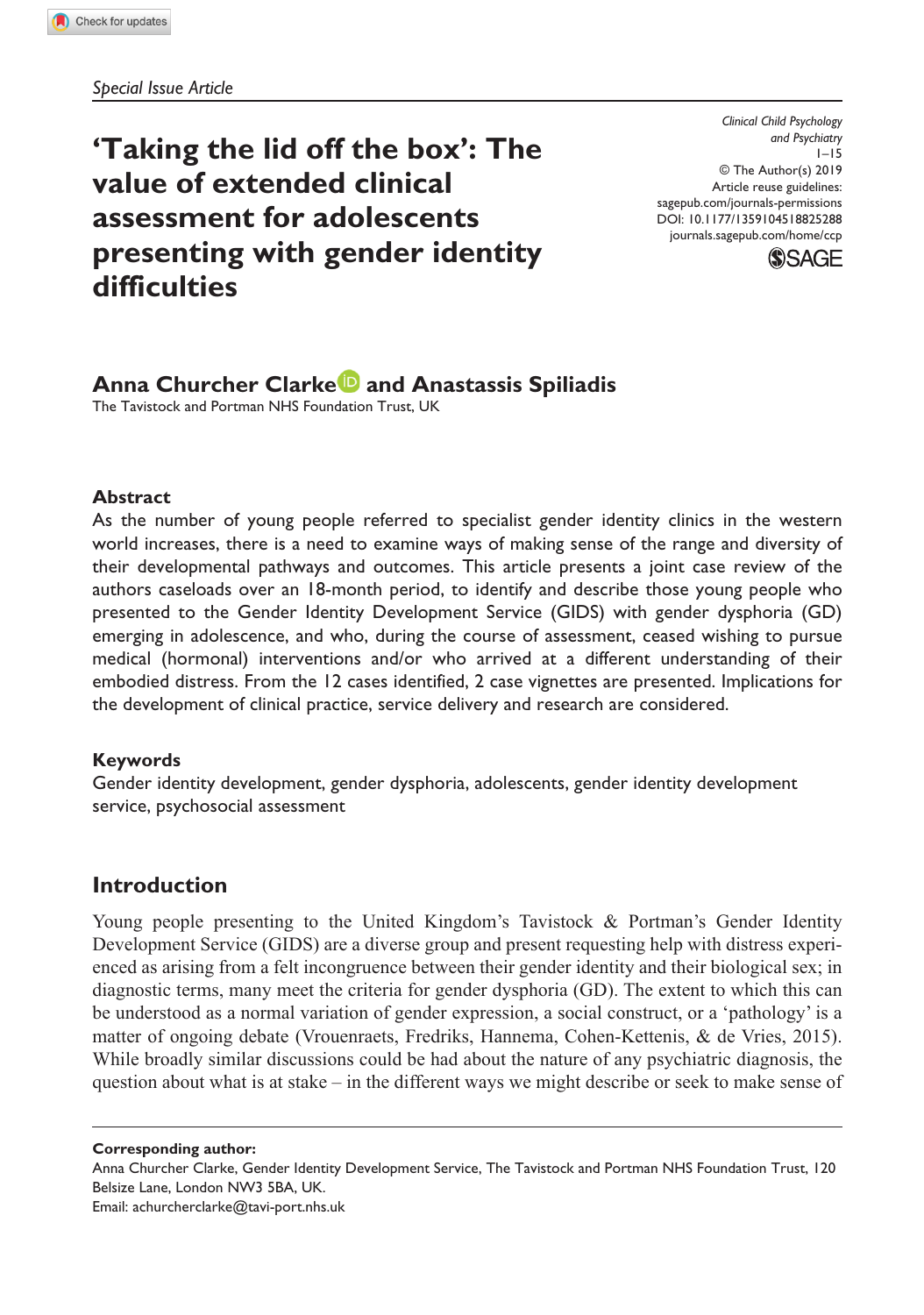this embodied distress – takes on a unique salience in a domain where young people, their families and clinicians, are facing complex decisions around possible medical interventions in physically healthy and developing bodies.

### *Gender identity difficulties in adolescence*

Adolescence can be thought of as a complex adjustment to the major physical and emotional changes that go on in puberty. It is well known that it is a time of great turmoil, confusion and uncertainty, and that enduring these states of mind are crucial for development to occur (Waddell, 1998). The psychic tasks of this period are demanding, namely,

negotiating the relationship between adult and infantile structures; the transition from life in the family to life in the world; the finding and establishing of an identity, especially in sexual terms; in short, the capacity to manage separation, loss, choice, independence, and perhaps disillusionment with life on the outside. (Waddell, 1998, p. 126)

Peer groups become key sites for different aspects of an individual's personality to be explored; this is an important part of typical development, as well as containing the possibility for a gang-like mentality, whereby the development of the individual is derailed by the need for sameness and belonging. Crossing the threshold from adolescence to adulthood requires an in between period of trying out adult roles, conceptualised by Erikson (1968) as a 'psychosocial moratorium', essential if the adolescent is not to end up 'in a "social pocket" from which there is no return' (p. 156). An adolescent in GIDS has all of this to navigate, while simultaneously contemplating – indeed often actively requesting – medical interventions which intervene in puberty and may in many (as yet unknown) ways interact with these very developmental processes.

Difficulties in gender identity development emerge at different points in the life course, with some adolescents and their families citing these as emerging in childhood, while for others these may occur after the start of puberty, sometimes in the context of broader identity confusion and other psychological difficulties. Research on the developmental trajectories of young people with childhood onset GD is sparse, which is unsurprising given the low numbers of those presenting to specialist gender services until the early 2000s (Wood et al., 2013). However, taken together, prospective follow-up studies have shown that childhood GD is strongly associated with a lesbian, gay or bisexual outcome in adulthood and while estimates vary, the majority of participants in these studies did not seek out medical interventions for GD; the assumption being that gender dysphoric feelings requiring medical intervention receded around or after puberty (Ristori & Steensma, 2016). However, authors note important differences across studies (e.g. around inclusion criteria), which limits comparison. Factors contributing to persistence and desistence of childhood GD are still largely unknown (Steensma, Biemond, de Boer, & Cohen-Kettenis, 2011); however, it seems that in some cases a period of questioning and exploring sexual identity may be the key (Steensma & Cohen-Kettenis, 2015).

Knowledge of the experiences and trajectories of young people who present with GD in adolescence specifically, is sparser still. Adult studies indicate that later onset GD, as well as biological maleness and sexual attraction to individuals of a different gender from the adolescent's biological sex, may predict a more challenging treatment course and outcome, and historically more late-presenting adolescents have been male (Leibowitz & de Vries, 2016). However, current referral patterns to child and adolescent gender identity clinics in the western world demonstrate a shift in the sex ratio, with many more female-bodied young people referred, especially in adolescence, in the context of an overall increase in the number, diversity and mental health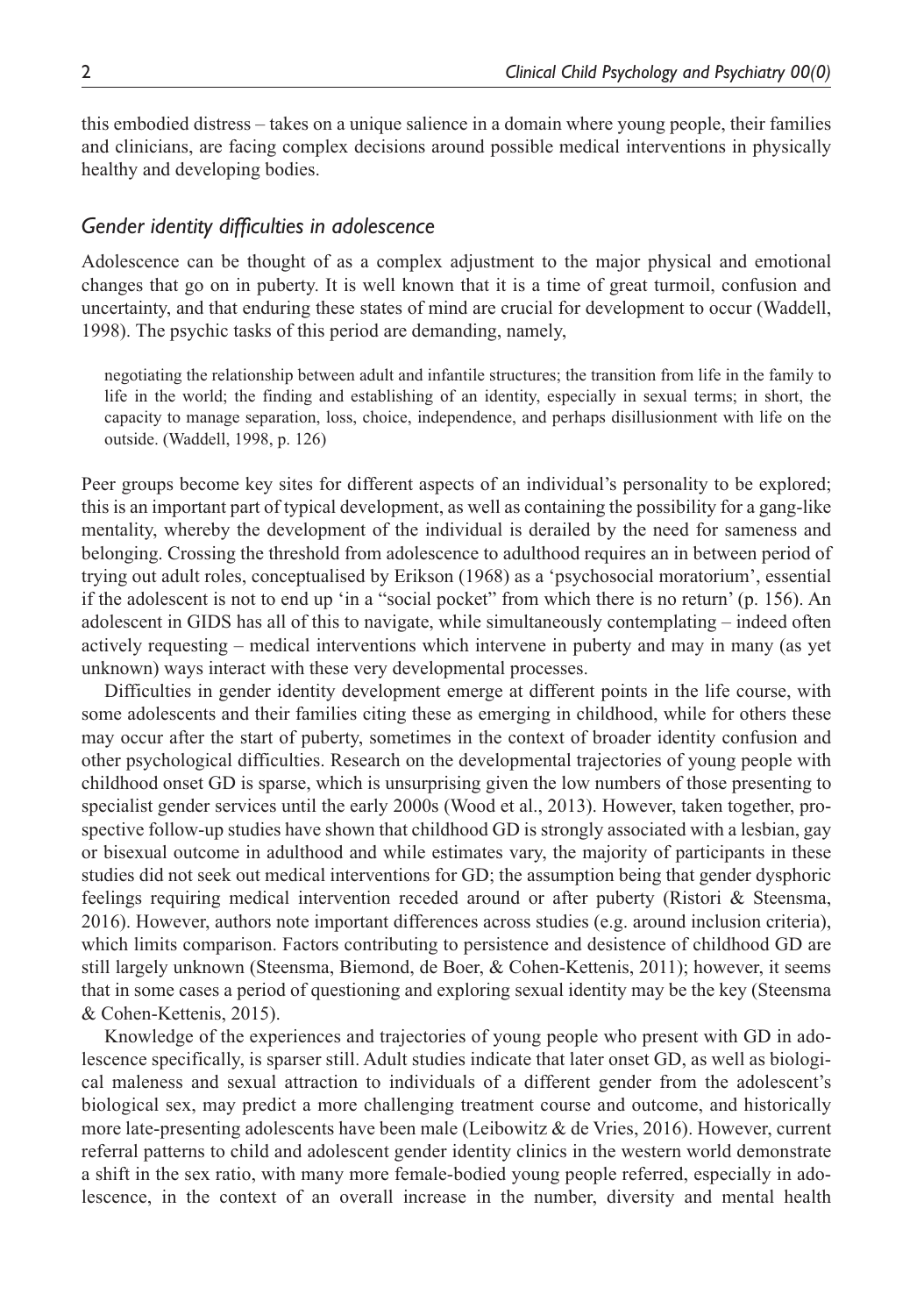complexity of referrals (Aitken et al., 2015; Kaltiala-Heino, Sumia, Työläjärvi, & Lindberg, 2015), including the observation that many young people seeking help from gender clinics are also neurodiverse and/or meet criteria for a diagnosis of an autism spectrum condition (ASC) (Glidden, Bouman, Jones, & Arcelus, 2016). Tentative hypotheses which emphasise primarily biological, social or psychological processes have been proposed to make sense of why young people with ASC may be at higher risk of GD, although they have rarely been tested (see Van Der Miesen, Hurley, & De Vries, 2016).

In a retrospective chart review of referrals to Finnish clinic over a 2-year period  $(n=47)$ , Kaltiala-Heino et al. (2015) found that 65% presented with adolescent onset GD, defined as age 12 and above, and most  $(n=41)$  were female-bodied. The authors identified five distinct groups; the largest group developed gender identity development difficulties in the context of confused identity more broadly, with histories of social exclusion and persistent bullying when younger. In adolescence, they presented with social anxiety and depression, most often with self-harm and suicidal ideation (if not attempts); were socially and/or academically marginalised and had very high expectations that medical interventions for GD would solve their difficulties. A comparable profile – of young people with adolescent onset GD, significant psychological difficulties (histories of trauma, psychosis, body dysmorphic disorder and severe depression) and expressions of certainty about medical interventions being the only solution – has been observed in the gender identity clinic at the Toronto Centre for Addiction and Mental Health (Zucker et al., 2012). A retrospective chart review of referrals to GIDS 2009–2016 (*n*=4148) showed that the vast majority of referrals were adolescents, with the sex ratio favouring female-bodied young people (1:2.1) in this age group (Carmichael, 2018). There was a sharp increase in referrals, with referrals for male-bodied adolescents increasing by 55% on average each year and for female-bodied adolescents by 105% over this 7-year period (Carmichael, 2018). A significant proportion of young people in GIDS are also neurodiverse and may present with traits of ASC and/or a diagnosis. Between April 2011 and August 2018, 48% of children and young people who were seen in GIDS and whose parents completed the social responsiveness scale (SRS), a quantitative measure of autistic behaviours in children and young people, scored in the mild to severe range  $(n = 2073)$ . Ten per cent of female-bodied young people scored in the severe range, as did 7% of male-bodied young people. Taken together, these aspects signify a rapidly shifting context in the profile of many young people presenting to GIDS, which has prompted much discussion within the service and more widely about how best this group should be supported.

#### *Dilemmas in assessment*

The dilemmas around how and when to respond to requests for medical intervention come alive in particular ways when working with these young people. These are inherently ethical questions, as well as medical and psychological ones and views are often polarised (Wren, in press). A number of concerned parent groups characterise the willingness to provide such intervention to young people as the medicalisation of psychological and social ills. In relation to female adolescents, this is constructed as simply confirming an identity conceptualised as often the only viable escape route from the oppressive gender and sex-role stereotypes society applies to girls and women (Davies-Arai, 2018). A competing discourse, also represented by parent groups, promotes young people's rights to medical treatment and can be characterised in terms of its emphasis on the 'privileged access' they have to their own bodily experience; this arising in part from the contexts of a health care system and broader sociocultural milieu in which trans people have historically been pathologised and dismissed (Wren, 2014). The GIDS clinician has to navigate through these competing forms of knowledge and justice claims, always 'working at the edge' of the boundary between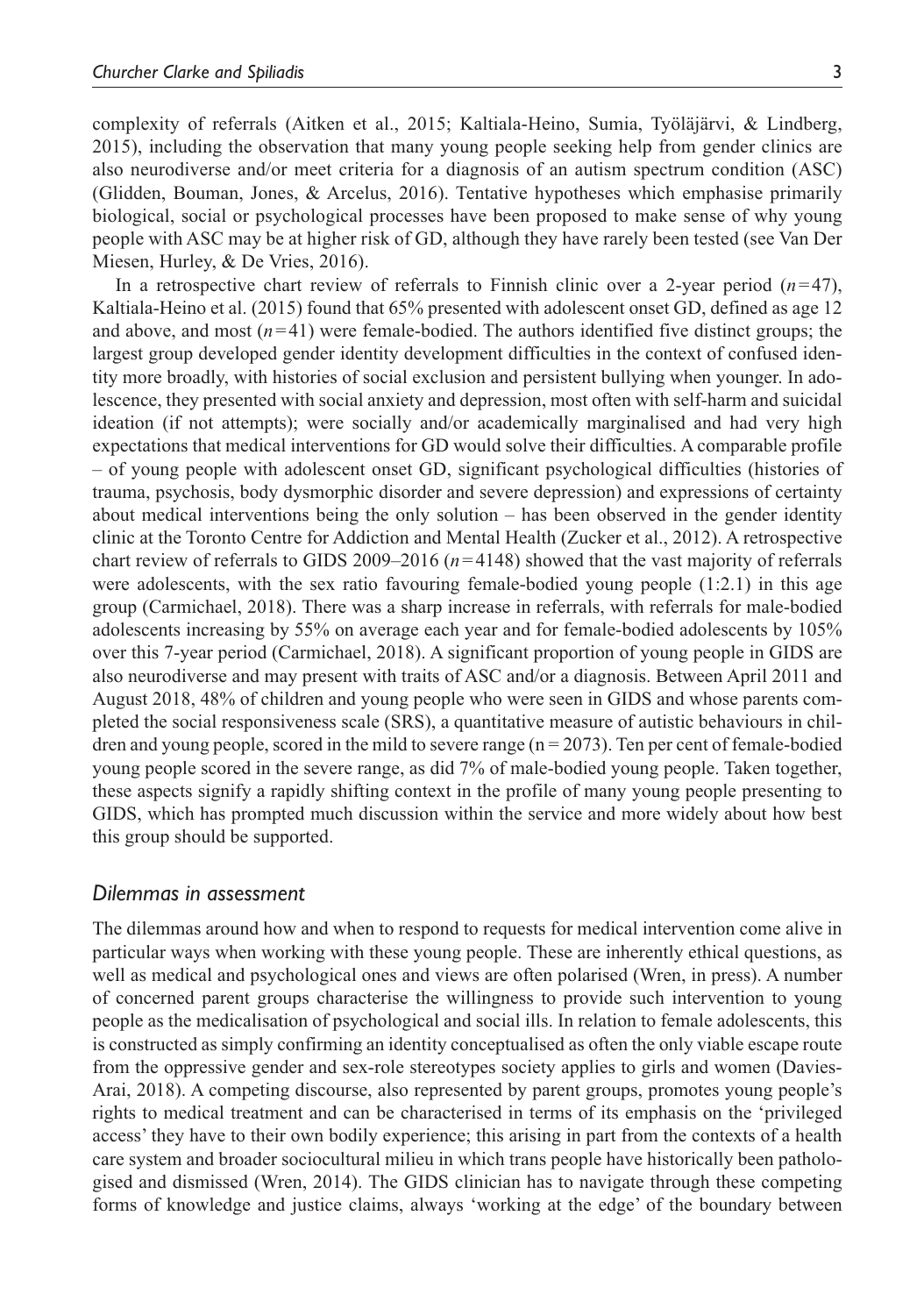mind and body. In doing so, there is an attempt to preserve a space for thinking and to hold a balanced view, which attends to complexity (Di Ceglie, 2008, 2009).

The current GIDS protocol suggests a psychosocial assessment of 3–6 sessions, meeting approximately monthly, although the number and spacing of appointments is flexible depending on the uncertainty and complexity of the young person's gender identity development. Early in the history of GIDS, the developmental approach to assessment was delineated in the service's therapeutic aims (Di Ceglie, 1998). Families are mostly seen by pairs of workers, providing the opportunity for a young person and their parent/carer/s to be seen separately as well as jointly for family work. The assessment is multifaceted and aims to develop a broad picture of the young person's past and current gender identification in the context of their development across other important domains (family and peer relationships, education and emerging sexuality in adolescents). Particular attention is paid to any psychological difficulties the young person presents with and how these might impact on, or be impacted by, the trajectory of gender identity development. That is to say, the task is to explore and disentangle a variant gender identity which is primary, from one which might properly be deemed secondary to such problems (Marcus, Marcus, Yaxte, & Marcus, 2015). Particularly with neurodiverse young people and their parents, there is the need to explore how sessions may be structured and communication enhanced, to ensure meaningful participation in the thinking process for the young person.

The GIDS protocol around medical interventions is in line with current recommendations from the World Professional Association for Transgender Health and the Endocrine Society, which stipulate a staged approach, from most to least reversible interventions with sufficient time to assimilate developments at each stage. Following psychosocial assessment and provided that a young person is in established puberty and can give informed consent, they may be referred to the paediatric endocrinology clinic to undergo a brief medical assessment with a view to commencing hormone blocking treatment. This consists of gonadotrophin-releasing hormone (GnRH) analogues, which temporarily suspend pubertal development and is considered to be 'physically reversible' in the most basic sense that if medication is stopped, puberty recommences. This is considered a treatment in its own right and the intention is for there to be ongoing exploration, without the distress of further pubertal development. After at least a year, and at a minimum age of 16, some young people may proceed onto cross-sex hormones, which masculinise or feminise appearance and have effects on the body that are irreversible and may well compromise future fertility. No surgical interventions are available through the National Health Service (NHS) before the age of 18.

There is some evidence to demonstrate the beneficial effects of hormone blocking treatment on mental health and quality of life for a highly selected group of gender dysphoric young people (e.g. Kreukels & Cohen-Kettenis, 2011). However, this is a developing field and key questions remain: whether such treatment is best regarded as helpfully 'buying time' or indeed actively arresting development (Giovanardi, 2017). Internationally, there is a lack of consensus among clinicians themselves and common ethical aims (e.g. working in the best interests of the child) are interpreted differently (Vrouenraets et al., 2015). Current debates around the introduction of the new Memorandum of Understanding on Conversion Therapy (UK Council for Psychotherapy [UKCP], 2017) and how this might be applied in practice encapsulate this lack of consensus in a UK context. This raises key questions around what constitutes a 'good enough' assessment, what the nature and extent of 'exploration' should be, and what aspects of a given clinical encounter – between young people, families and clinicians and services – may influence decision-making around post-assessment pathways.

## *The present study*

This study is not directly concerned with debating the relative pros and cons of hormone blocking treatment and is not suggesting that there are no cohort of young people for whom medical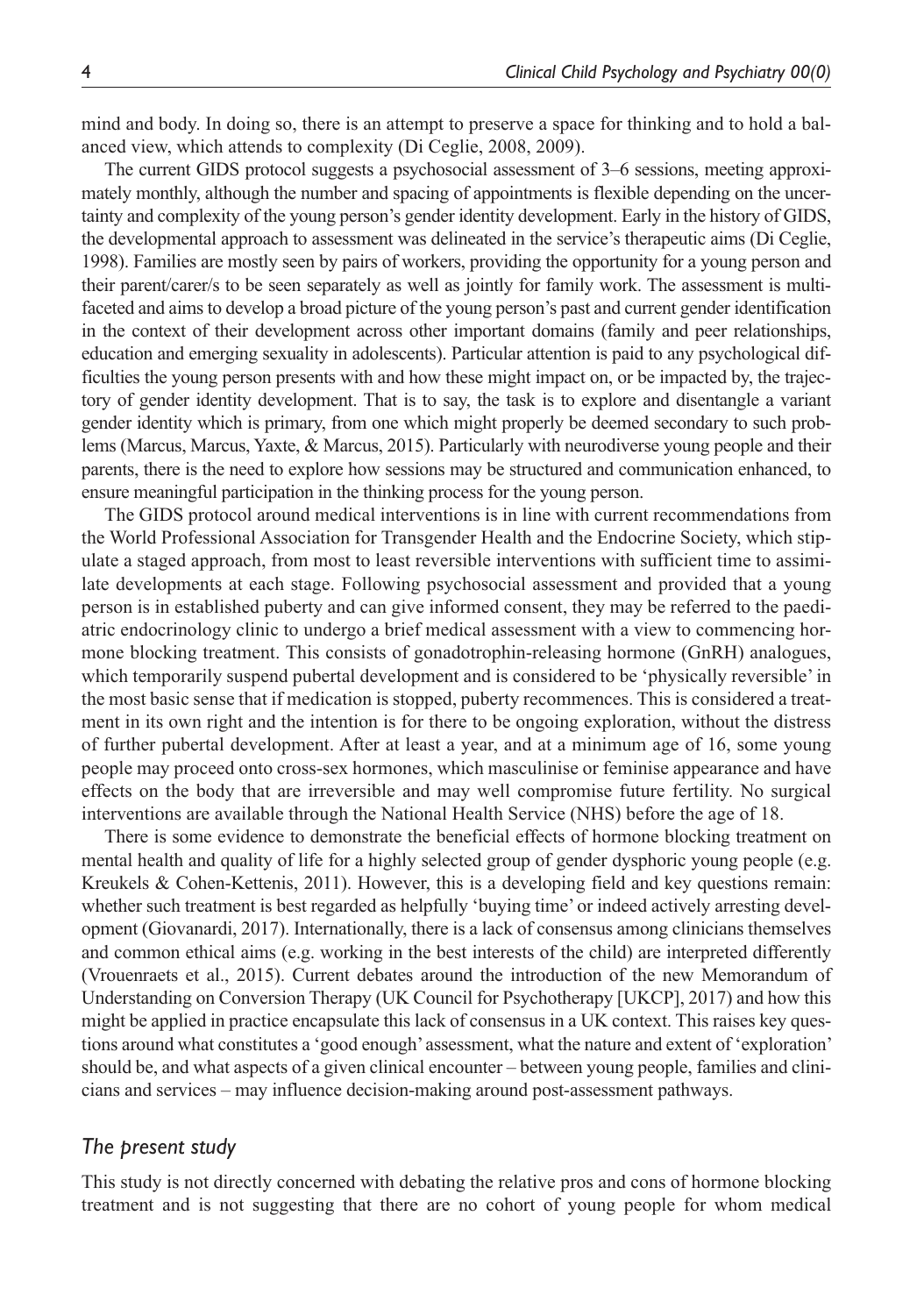intervention is a helpful and important way of managing gender-based distress. To our knowledge, no published studies have explored the assessment trajectories of young people in specialist gender services whose wishes around pursuing a medical pathway and/or gender identity diversified in the course of assessment. This study aimed to develop an initial understanding of those young people who presented to GIDS with GD emerging in adolescence, and who, during the course of assessment, ceased wishing to pursue medical (hormonal) interventions and/or no longer felt that their gender identity was incongruent with their biological sex, through (1) an overview from the authors' caseloads of their demographic and shared characteristics and (2) two more detailed case examples.

## **Methods**

A practice-based evidence approach is appropriate in an area such as this, where large cohort and longitudinal studies are lacking. A joint case review of the two authors caseloads was undertaken as an initial scoping exercise.

Criteria for inclusion in the case review were the following:

Age 12 and above at outset of assessment;

Open case in psychosocial assessment phase, held by one or both authors over an 18-month period October 2015 – April 2017;

Met criteria for GD with an onset in adolescence (12 and above);

Actively requested medical interventions at outset of assessment;

Ceased wishing to pursue medical interventions and/or no longer felt that their gender identity was incongruent with their biological sex, during the psychosocial assessment phase.

Cases were excluded if

They attended for one session only before dropping out of the service;

They were a female-bodied young person who discontinued in their desire to pursue medical interventions only for the reason that they viewed this as offering little/no benefit in light of the fact they had already pubertally developed i.e. still maintained that they intended to access testosterone and/or surgical interventions in adult services without accessing hormone blocking treatment first;

They gave practical reasons for discontinuing in their desire to pursue medical interventions (i.e. unable to attend regular appointments at the service, for example due to travel distance) but still maintained that they intended to access this in adult services.

Written consent for the use of anonymous demographic and case characteristic data provided here was obtained from the young people and their parent(s)/carer(s) as part of the routine assessment process. A total of 156 cases met age criteria and were undergoing assessment in the specified time period (47 male-bodied young people; 109 female-bodied young people). Four cases were excluded due to dropping out after one session, 20 female-bodied young people were excluded due to intending to pursue medical interventions in adult services, 4 cases that gave practical reasons as to why they were not seeking medical interventions at that time were also excluded (two males; two females). Of the remaining 128 cases, 12 cases (9.4%) met criteria for GD emerging in adolescence, were actively requesting medical interventions at outset of assessment and ceased wishing to pursue medical interventions and/or no longer felt that their gender identity was incongruent with their biological sex.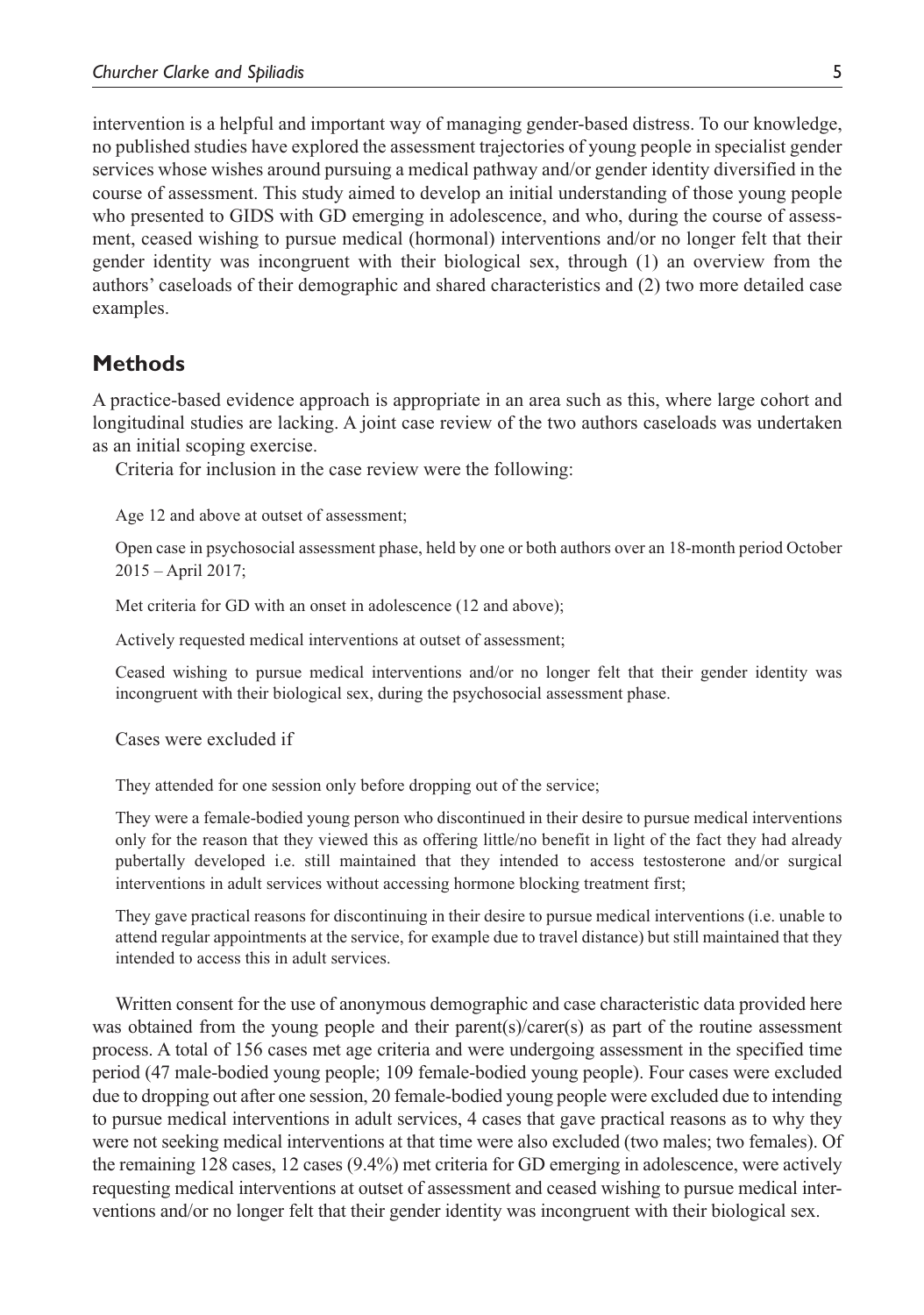## **Results**

Table 1 shows the characteristics of the sample.

The mean length of the psychosocial assessment was  $9.6$  months (range= $2-14$  months). The mean number of assessment sessions was 6.6 (range=2–9 sessions). The mean number of individual appointments was  $1.7$  (range=0–4 sessions) and the mean number of family sessions was 5 (range=1–8 sessions), that is, on the whole, family sessions constituted much of the assessment. During the course of assessment, seven of the young people, all of whom no longer requested medical interventions also no longer felt that their gender identity was incongruent with their biological sex; the remainder continued in their trans identities but no longer desired medical interventions. Out of the 12 cases, the majority had not received a formal diagnosis of GD.

## *Case vignettes*

Two cases were selected for more detailed case discussion; on the basis that both cases (one malebodied and one female-bodied) presented with characteristics that were representative of the broader sample, in terms of having a diagnosis of an ASC and significant risk including suicidal ideation and self-harm. In both cases, the referral was presented in such a way as to assume that medical transition would be the primary intervention required to alleviate gender-based distress; however, they had not received a formal diagnosis of GD. The vignettes that follow have been anonymised and identifying details changed to preserve confidentiality. The pronouns used to refer to the young people reflect their preference post-assessment. Written consent for presentation of case vignettes was obtained from those young people and their parent(s)/carer(s).

#### *Case 1*

*Referral*. Alfie, a 14-year-old white British male-bodied young person, was referred to GIDS by his general practitioner (GP). The referrer made links between Alfie's 'determined desire to be female' and self-harming behaviour through cutting. Alfie, an only child, was living with his mother and her new partner and had occasional contact with his biological father. He was diagnosed with Asperger's Syndrome at the age of 11 and the referrer described his first gender dysphoric experience(s) around the age of 13, when he started expressing dislike around his secondary male sex characteristics and also tried out wearing his mother's clothes. Alfie attended a single-sex boys school and had experienced teasing from his classmates. The referral mentioned low mood and Alfie's mother's attempts to help him 'open up more'.

*Assessment*. The work consisted of seven face-to-face sessions (two individual and five familybased) over the course of 11months, including a final review session. Alfie was not living in female social role at the start of assessment but was adamant about pursuing medical interventions (hormone blockers and subsequently oestrogen) and also spoke about hopes for facial and genital surgeries in future. Alfie conveyed clear distress around his body masculinising further, particularly his Adam's apple and his voice breaking. He also spoke often about his desire to 'shrink [his] feet', which he felt were 'too big for a girl'. In one session, early in the assessment, Alfie requested to be addressed by a feminine variation of his first name and feminine (she/her) pronouns. Clinicians took this up in that session; the clinical practice in GIDS being to join with and validate young people's preferred ways of relating. Clinicians also attended to his mother's puzzlement that he had made no such request at home, despite her frequent 'checking in'. There was no expressed desire to social transition. Alfie disclosed that he had been particularly anxious about coming out as trans to his mother, worrying that this might negatively impact on her relationship with her new fiancé, just a few months before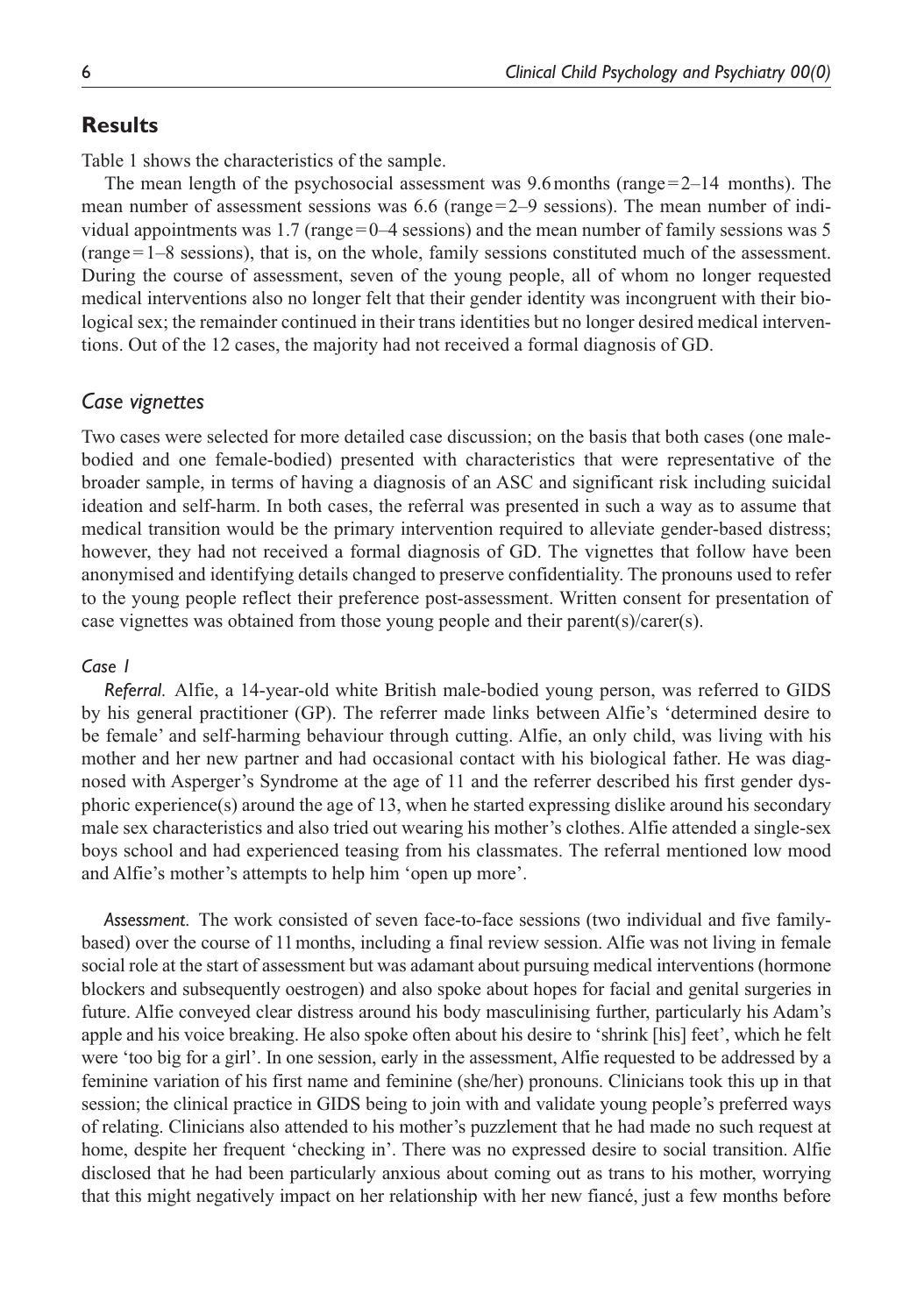**Table 1.** Characteristics of the sample.

|                                                                                                 |                                          | $N = 12$          |
|-------------------------------------------------------------------------------------------------|------------------------------------------|-------------------|
| Referrer                                                                                        | GP                                       | 3                 |
|                                                                                                 | <b>CAMHS</b>                             | 9                 |
| Biological sex                                                                                  | Male                                     | 3                 |
|                                                                                                 | Female                                   | 9                 |
| Age at referral                                                                                 | Mean (SD)                                | 14.1 years (1.66) |
|                                                                                                 | Range                                    | 12-16 years       |
| <b>Ethnicity</b>                                                                                | White-British                            | $\overline{0}$    |
|                                                                                                 | White-European                           |                   |
|                                                                                                 | Mixed White British and Asian            |                   |
| Gender identity at outset of assessment                                                         | (Trans)male                              | 6                 |
|                                                                                                 | (Trans)female                            | 3                 |
|                                                                                                 | Non-binary                               | 3                 |
| Diagnosis of ASC prior to attendance<br>at GIDS                                                 | Yes                                      | 7                 |
|                                                                                                 | <b>No</b>                                | 5                 |
| Social responsiveness scale (ASC<br>screening questionnaire during<br>assessment <sup>a</sup> ) | Normal range                             |                   |
|                                                                                                 | Moderate                                 | 0                 |
|                                                                                                 | Severe                                   | 3                 |
|                                                                                                 | Missing                                  |                   |
| Suicidal ideation at time of first<br>assessment and/or within last 6 months                    | Yes                                      | 7                 |
|                                                                                                 | No.                                      | 5                 |
| Suicide attempt at time of first                                                                | Yes                                      | 2                 |
| assessment and/or within last 6 months                                                          | No                                       | 10                |
| Self-harm at time of first assessment                                                           | Yes                                      | 7                 |
| and/or within last 6 months                                                                     | <b>No</b>                                | 5                 |
| <b>Educational status</b>                                                                       | Mainstream school                        | 9                 |
|                                                                                                 | Pupil referral unit                      |                   |
|                                                                                                 | Not in education, employment or training | 2                 |
| Social transition prior to attendance at<br><b>GIDS</b>                                         | Yes                                      | 5                 |
|                                                                                                 | <b>No</b>                                | 7                 |
| Diagnosis of GD by referrer prior to                                                            | Yes                                      | 3                 |
| attendance at GIDS                                                                              | No                                       | 9                 |

GP: general practitioner; CAMHS: child and adolescent mental health services; ASC: autism spectrum condition; GIDS: gender identity development service; GD: gender dysphoria.

a The Social Responsiveness Scale (SRS) is a 65-item quantitative measure of autistic features in 4- to 18-year-olds across a range of severity. It is filled in by parents/carers as part of the psychosocial assessment. It is a validated measure and has been deemed appropriate for use in clinical settings and scores in the severe range are strongly associated with a clinical diagnosis of an ASC (e.g. Constantino et al., 2003). SRS results are provided here for those young people who did not have an ASC diagnosis.

their wedding.

To clinicians, Alfie presented as a tall, slim, young man with 'indie' style clothes, long hair and appeared older than his years. Alfie initially connected his cross-dressing and current genderrelated distress in a linear way to conclude that he must be female. The clinicians working with the family experienced Alfie as a stereotypical male presenting young person and were curious to collaboratively explore how he made sense of his current gender expression and what his hopes might be in this regard. Clinicians subjective experience was that Alfie did not communicate in a way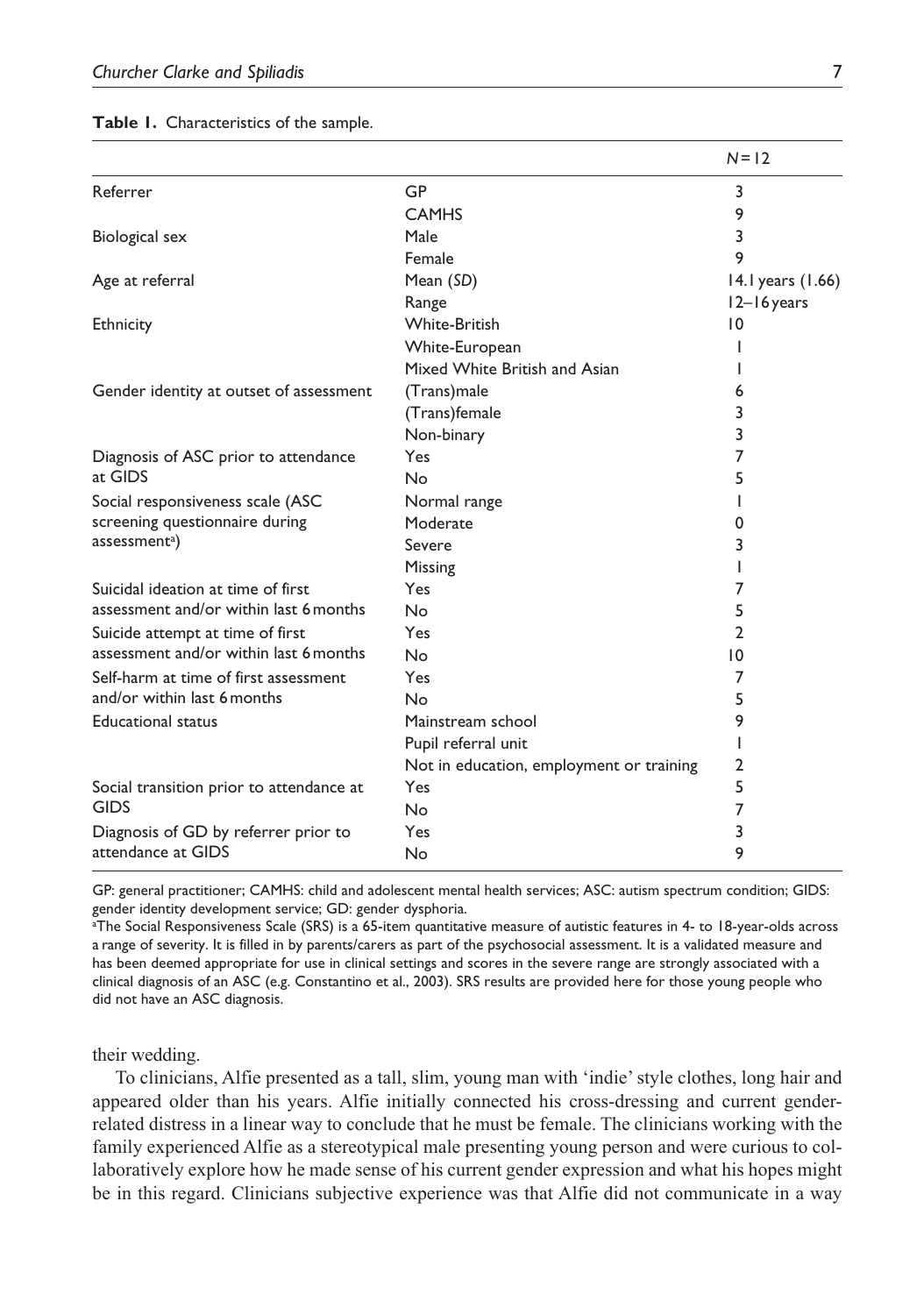which would align with a diagnosis of Asperger's Syndrome; this was consistent with Alfie's selfnarrative, whereby he felt the diagnosis had been erroneously made at a time when he was struggling socially with making the transition to secondary school.

Early on in the assessment process, the clinicians who conducted the assessment focused on exploring the familial and socio-cultural contexts of Alfie's development, including the teasing at school, in which he was called 'gay' in the context of what he described as a macho environment. Alfie was one of very few men in his year group who had experimented with talking openly about diverse sexual orientations, which at times had triggered hostile responses from his classmates. Alfie communicated a sense of detachment from his peers and outside school he spent his time socialising with girls. It transpired that Alfie had been active in bringing up sexuality related discussions at school in a rather intellectual way, but had apparently given little thought to his own sexual feelings or sexual identity.

Alfie disclosed ongoing suicidal ideation without clear intent and long-standing disturbed sleep. In each session, the clinicians carefully assessed and explored Alfie's ongoing suicidal ideation and risk. This seemed to help develop a space in which Alfie could disclose his fears; he spoke about a recurrent dream in which his home was set on fire and he would watch his family dying. Exploring family relationships and transitions allowed for Alfie to make links between these and his more immediate worries and anxieties. His father's recent marriage had been called off at the last minute and his father's partner had cited Alfie as the main reason for this. Any attempt to explore Alfie's relationship with his father proved challenging as he responded as both hostile and dismissive.

The clinicians hypothesised that Alfie may have been struggling with his developing identity in broader terms, connected to attachment ruptures with his biological father, a sense of guilt around his father's failed second marriage and internalised shame in relation to the turbulence of his burgeoning puberty (Waddell, 1998). It was also important to think about the conscious and unconscious meaning of his mother's plans to marry her new partner. Joint supervision offered the space for the clinicians to reflect on their own markers of difference in relation to gender and sexuality, how these influenced the focus of the exploratory work and were acted upon in the room (Blow, Sprenkle, & Davis, 2007; Burnham, 2012).

Throughout the assessment process, the clinicians actively focused on the distress Alfie conveyed, while aiming to deconstruct and 'thicken' his narrative by focusing on the different contexts of his 'lived and told stories' (Pearce, 2007; White, 2001). Separate meetings with Alfie allowed for exploration around his relationship with his developing body (including him finding pleasure in masturbation) and his sexual fantasies, and how these connected to the reality of his body, including some unrealistic ideas about medically transitioning. Furthermore, the significance of Alfie choosing his mother's clothes specifically, and avoiding buying his own clothes when experimenting with a female gender identity was explored, including the possible role of social stigma. This was the case despite support from his mother and female friends from outside of school. Alfie's choice of his mother's clothes seemed to connect to their relationship, which in systemic terms could be described as 'enmeshed' (Minuchin, 1974). The assessment sought to provide Alfie with a safe space and time to explore and enrich his narratives about his gender, broader identity development and to individuate as a young person. Following discussions around these specific functions, Alfie and his mother cancelled their eighth appointment; subsequent written communication from his mother informed the clinicians that Alfie felt he no longer identified as female and did not need to attend.

A final review appointment took place 10months later. Alfie had expressed some apprehension about attending but agreed with his mother's view that coming together for a final session might be helpful. On going to collect Alfie and his mother for the session, clinicians found them waiting in the corridor. Alfie had refused to sit in the GIDS waiting area, which seemed to symbolise his sense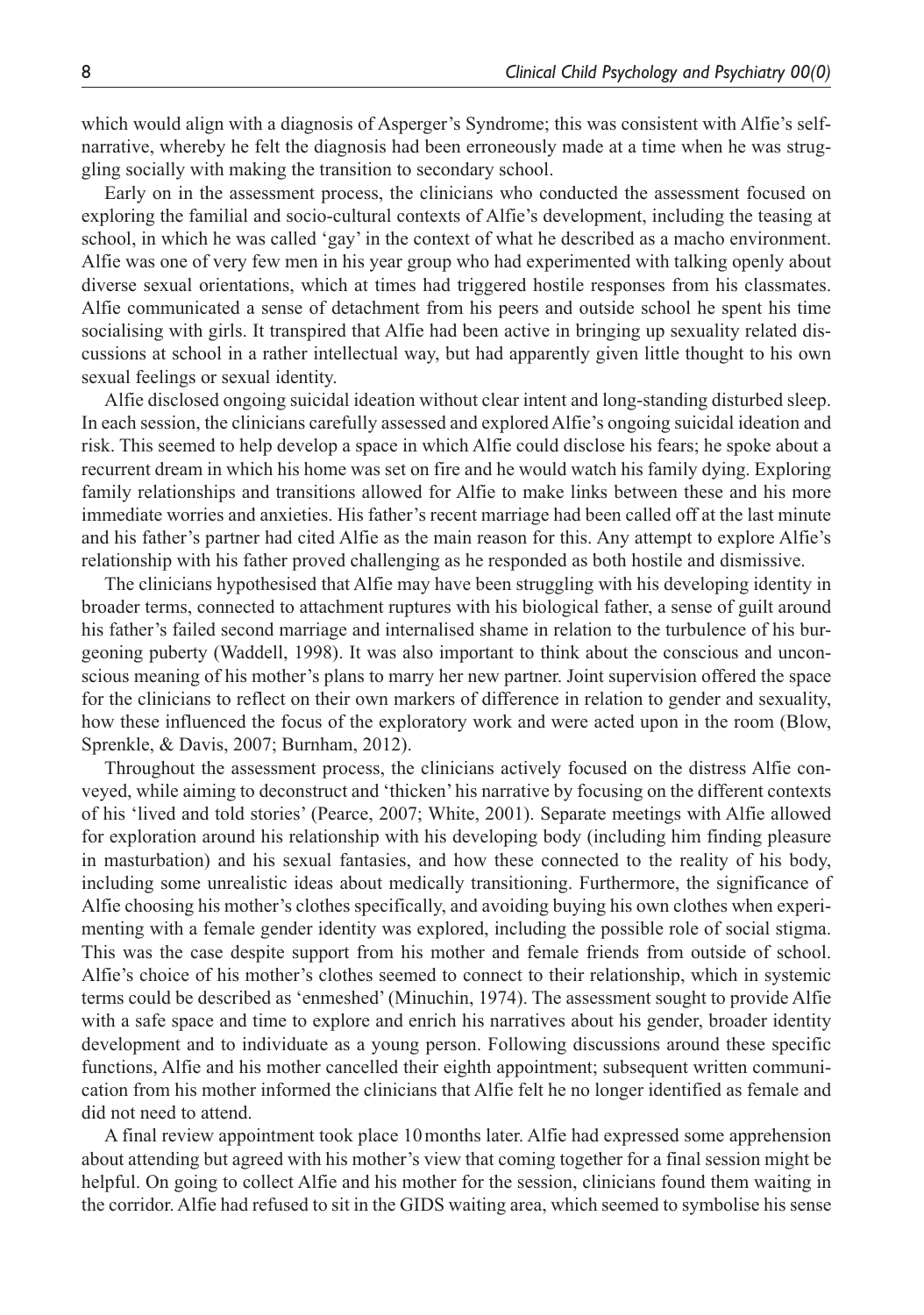that he no longer belonged there. Alfie had shaved his head, presented in stereotypically male clothes and was holding his skateboard. He spoke openly about continuing to feel confused about his identity and was still struggling with low mood, although his suicidal thoughts had decreased. However, in relation to gender, Alfie was reflective in talking about the ways he understood himself to be a vulnerable and sensitive young person, alongside the need to embody and perform masculinity differently across different contexts; to be read as a 'guy' in particular ways in public (Butler, 2004; Kimmel, 2004). He connected this to preserving his own safety as a non-stereotypically masculine young man. Clinicians understood these changes as signifying Alfie developing a more integrated sense of self. Alfie and his mother were clear that no further input from GIDS was needed; clinicians recommended that open-ended psychotherapy outside the service may be helpful.

#### *Case 2*

*Referral*. Louise – known then as 'George' – a 14-year-old white female-bodied young person, was referred to GIDS by Child and Adolescent Mental Health Services (CAMHS). The referral included information about Louise's diagnosis of GD, her social transition to male role 18months ago and her wish to pursue hormonal treatment and future surgery to become 'fully male'. CAMHS had supported Louise in the community for 2years following her inpatient admission for an atypical restrictive eating disorder and high risk self-harming behaviour, including a suicide attempt through a large overdose. She had presented in hospital as 'almost mute' having refused any therapeutic intervention and had not attended school for 2 years. Following long-standing social interaction and behavioural difficulties, she had received a diagnosis of an ASC. Louise had been bullied around her appearance at primary school. The CAMHS formulation posited that restrictive eating had developed in response to attempting to arrest her developing female sex characteristics. Louise lived at home with both parents and her mother had given up work to care for her and her younger brother, who also struggled with neurodevelopmental and behavioural difficulties. Louise had been clear from the first GIDS appointment that she was keen to access hormone blocking treatment and consequently, testosterone with the hope to alleviate her body-related distress.

*Assessment*. The work consisted of nine face-to-face sessions (two individual; seven familybased) over the course of 13months. Louise's neurodevelopmental difficulties were immediately apparent and influenced the assessment structure and process; because of this it was necessary to explain to the family that the assessment may need to last longer than the GIDS protocol suggests. Louise spoke in very a matter of fact way about her understanding of hormonal interventions and was insistent that this was necessary for her to live in her body. She had already transitioned socially and had been using masculine (he/him) pronouns for more than a year.

To clinicians, Louise presented as a tall, slim androgynous young person. She had shaved her head and had multiple piercings. She emphasised that she chose to dress in 'stereotypically male' clothes and that she had not worn a dress for years. Louise informed her clinicians that she had been binding her breasts and had been 'packing' (wearing a prosthetic penis).

The clinicians adapted the structure of sessions to facilitate engagement with Louise and her family; short breaks offered Louise the opportunity to debrief with her parents, who would then communicate to the clinicians (initially, on her behalf) the areas that she would like to focus on. As the assessment progressed, Louise was increasingly able to communicate directly. This was supported through the use of more closed questions and visual aids, such as drawings, toy figures and action-based techniques (Brown, 2013), which served as a platform for safely externalising conversations around distress and exploring its meaning (White, 2001). Using White's (2007) ideas of positioning maps offered a more tangible framework to deconstruct and explore Louise's sense of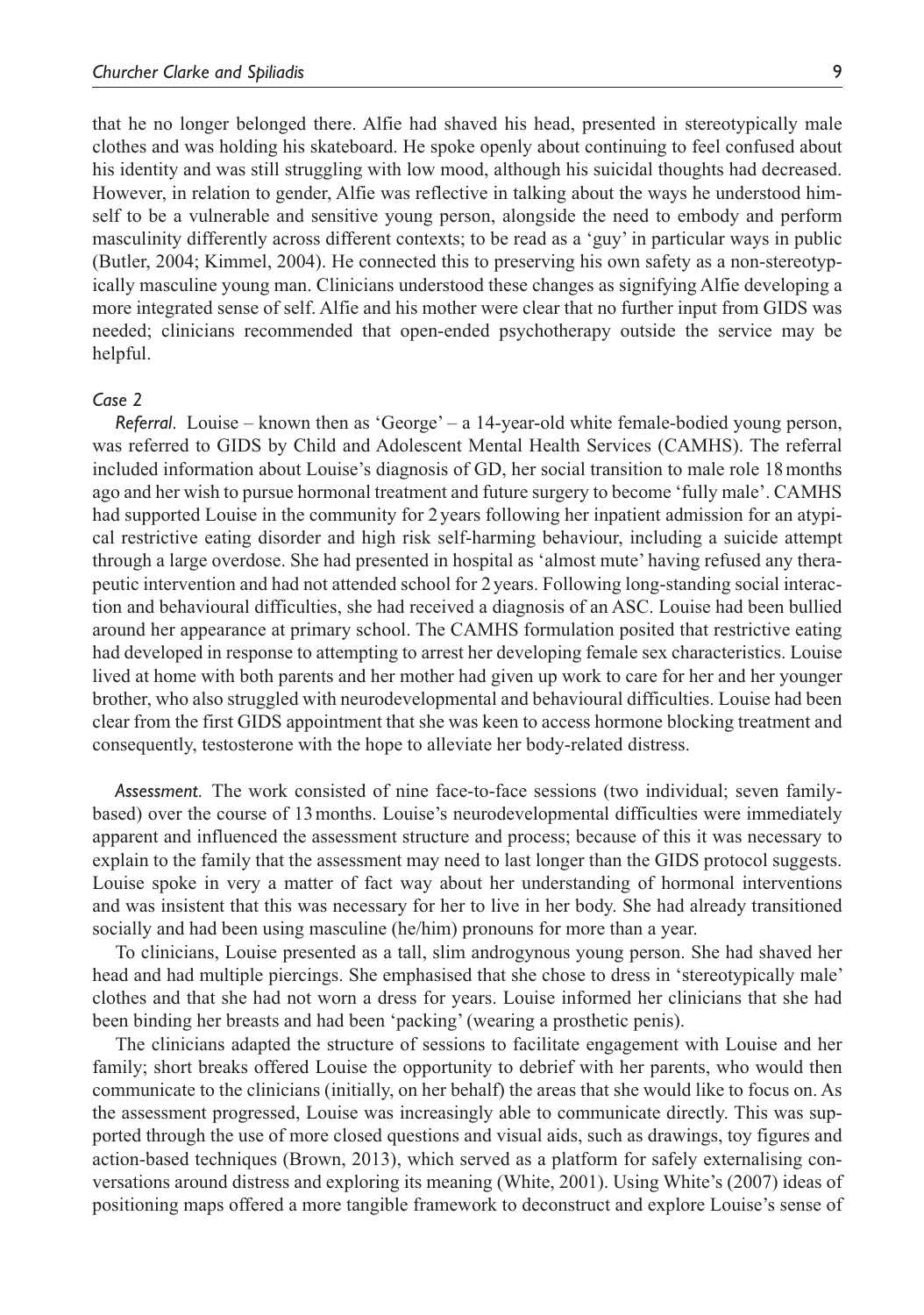distress. Louise spoke openly about her experience of being subject to homophobic comments in secondary school, on the basis of her androgynous physical appearance. It soon became apparent that Louise had struggled with her developing body since the onset of puberty, primarily with having periods. A developmental framework offered the family the opportunity to reflect on past transitions and explore how Louise and her parents had managed these. Louise struggled with symbolic thinking and had been very much focusing on discussions about her distress within a 'landscape of action' (Segal, 1957; White, 1995); she talked about her 'symptoms of dysphoria' in a concrete and detached way. Separate sessions with parents offered the opportunity for exploration through 'landscape of consciousness' questions (White, 1995), around the meaning of the developing distress and Louise's sense of self in broader terms. This was further supported by the parents reflective capacity and their willingness to keep options around potential outcomes open.

It was hypothesised that Louise's distress may be helpfully understood in the context of her thinking style and anxieties around loss of control in relation to pubertal changes, specifically fear around menstruation, including a sensory sensitivity to the 'messiness' of this. Clinicians also wondered about feelings of shame, which feminist researchers have highlighted as intimately bound up with being socialised into inhabiting a menstruating female body (Roen, 2016). Clinicians focused on both acknowledging the reality of her distress and expanding the narratives available to Louise by exploring the ways in which her ASC and particular thinking styles, which shaped her understanding of gender diversity. It was decided that it would be helpful if the work were supported through a wider systems approach, so a professionals network meeting was arranged with local CAMHS (Davidson & Eracleous, 2009). GIDS clinicians formulated the meeting as an intervention in its own right and took up an expert/first-order position to communicate ideas around Louise's meaning-making of bodily related distress (Griffith, Griffith, & Slovik, 1990). Through this and together with the family, it was felt it may be helpful to offer Louise the contraceptive pill to manage periods for the time being (which she took up), as well as identifying ways to help her keep thinking about her experiences of her body and the process of growing up.

In the following GIDS appointment, Louise's mother informed clinicians that she was no longer interested in pursuing the GIDS medical pathway. Louise anxiously voiced her worry that communicating her decision could mean an abrupt termination of GIDS support. This was understood in the context of having formed a meaningful therapeutic relationship and possibly her worry that a sudden ending could also challenge the legitimacy of her status identifying as a trans man, where she found herself, in her words, 'at home' for the first time. It was thus agreed that GIDS input would continue in a mainly consultative role with the network. Some months later, Louise attended a GIDS appointment wearing a dress which was understood by the clinicians as a possible communication of a new found playfulness around exploring her sense of self, which seemed evident in her engagement in the therapy room. She was able to reflect on how this felt possible in light of her still evolving gender expression. Clinicians hypothesised that this shift had come about in part through the experience of a more contained support system which permitted Louise to move towards a position of safe uncertainty; a position which is not fixed, rather is connected to a state of flow and an evolving self-narrative (Mason, 1993).

After 9months, Louise and her mother attended a review session. Louise took the lead to set the agenda for the meeting and shared that she had now started using her birth name again. She shared how she was still in the process of letting her wider family and social circle know that she would like them to start using feminine (she/her) pronouns again. She reflected on how throughout the assessment she felt she had been exploring her own sense of gender fluidity which had coincided with significant mental health difficulties. This had led her to feel that her (female) self had carried these painful experiences which needed to be got rid of; she reflected, 'I felt that I had always wanted to put that poor girl in a box and put the lid on top'. The clinicians extended Louise's own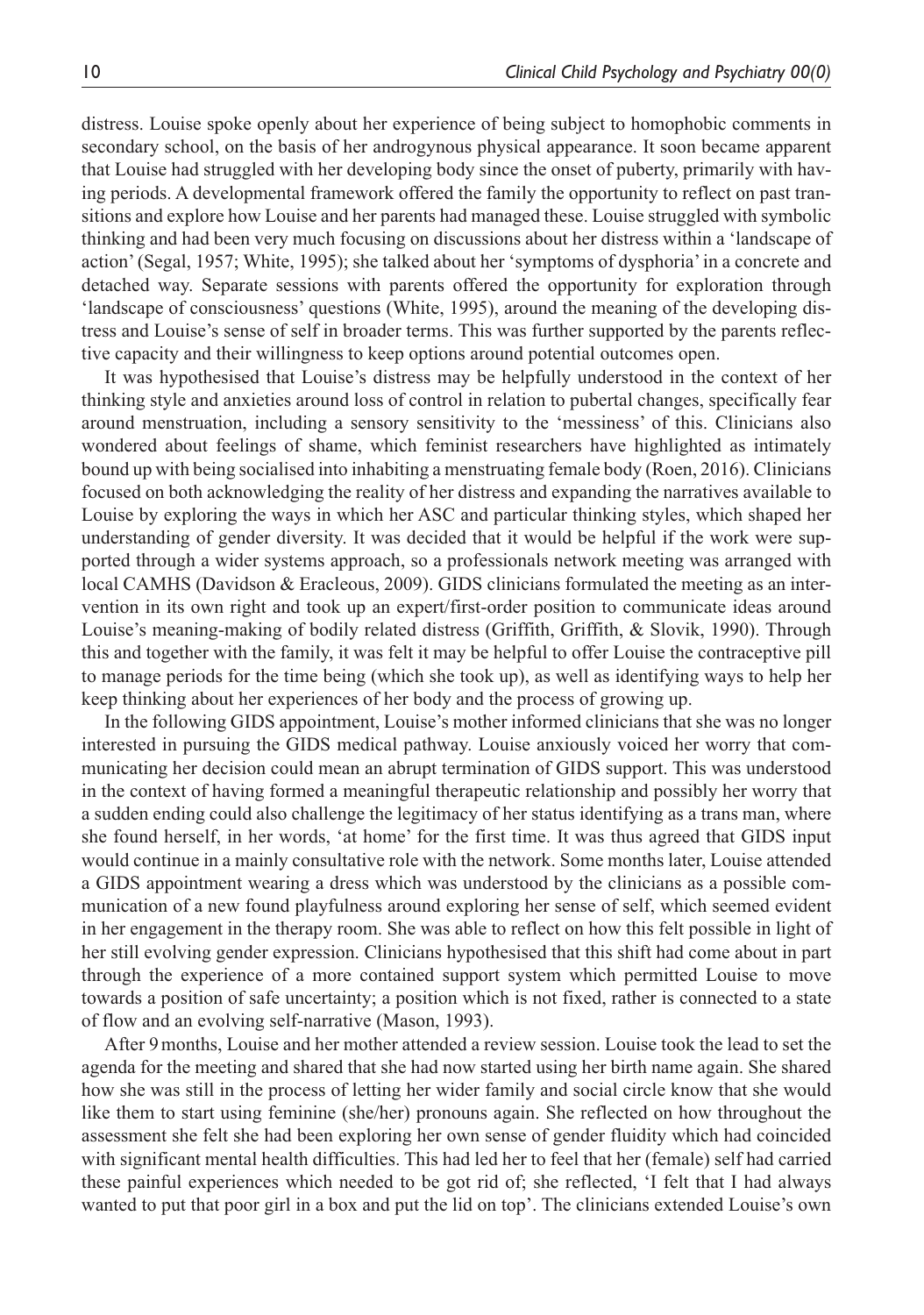metaphor to reflect on how she had been allowing herself to 'take the lid off the box' and explore its contents, and how along the way, identifying as trans had been an important aspect of her development by legitimising exploration of her gendered self. Louise shared how she was in the process of 'coming out' for a second time, now as a female-identified 16-year old and how this brought with it different challenges. At the same time, she spoke about her desire to gradually come off the contraceptive pill to explore again how she would cope with menstruation and how she was about to start working at a local cultural centre. Louise and her mother asked to be discharged from the service, as they now felt confident that Louise's identity exploration no longer required specialist input and requested that the service updated the patient records with her birth name.

## **Discussion**

The case review yielded cases of young people who were predominantly female-bodied with high levels of social communication difficulties, suicidality and self-harm. While a sex ratio favouring female-bodied young people, higher levels of mental health complexity and neurodiversity have been observed more broadly in referral patterns in GIDS and elsewhere (Aitken et al., 2015; Carmichael, (2018); Kaltiala-Heino et al., 2015; Van Der Miesen et al., 2016), the presence of these features was particularly pronounced here. It was striking that a clear majority of the young people had either an existing diagnosis of ASC or would be likely to obtain one; a higher number than would be anticipated in the context of the already observed elevated levels of ASC in GIDS cases. Assessment consisted of at least six sessions in most cases – at the upper end or beyond what the existing GIDS protocol suggests – although notably there was also considerable variation in assessment length. This may be illustrative of neurodiverse children needing more clinician-facing time to convey their experience due to their progressing through gender identity development along differing timelines or frameworks than neurotypical peers (Van Schalkwyk, Klingensmith, & Volkmar, 2015). This is in line with initial clinical consensus guidelines for this population, which recommend an extended diagnostic period and the need for clinical decisions to proceed more slowly due to the myriad 'social, adaptive, self-awareness, communication and executive function complexities' of this population (Strang et al., 2018, p. 107). The findings suggest further research and service development is needed on this theme, including greater collaboration across services to share learning and explore whether such young people may require different or adjusted assessment protocols. Interestingly, the majority of the young people had not received a formal diagnosis of GD prior to coming to GIDS, and it may be that this contributed to their capacity to engage with an extended and exploratory assessment process through which an individualised formulation could be co-created. Furthermore, discussions between comparable gender identity services internationally could help to shed light on the function and timing of providing a diagnosis of GD.

It was also the case that the majority of young people had not made a social transition. Longitudinal data examining the impact of social transition are sparse (Olson-Kennedy et al., 2016); existing studies have focused on those with childhood onset GD and drawing on limited case data, suggest that the process of re-identifying with one's original gender role can potentially be stressful in terms of fear of teasing and feelings of shame around being 'wrong' (Steensma & Cohen-Kettenis, 2011). It is possible that for some of the cases identified in the case review, living in the gender role congruent with their biological sex was one factor, which facilitated the opportunity for meaningful exploration in the assessment phase as opposed to premature 'foreclosure' of identity (Marcia, 1966), although it was also the case that some young people who had already socially transitioned did feel able to live once again in the gender role congruent with their biological sex. For some young people (such as Louise, described above), social transition may be felt to be precisely the platform through which a meaningful exploration of different adult roles can occur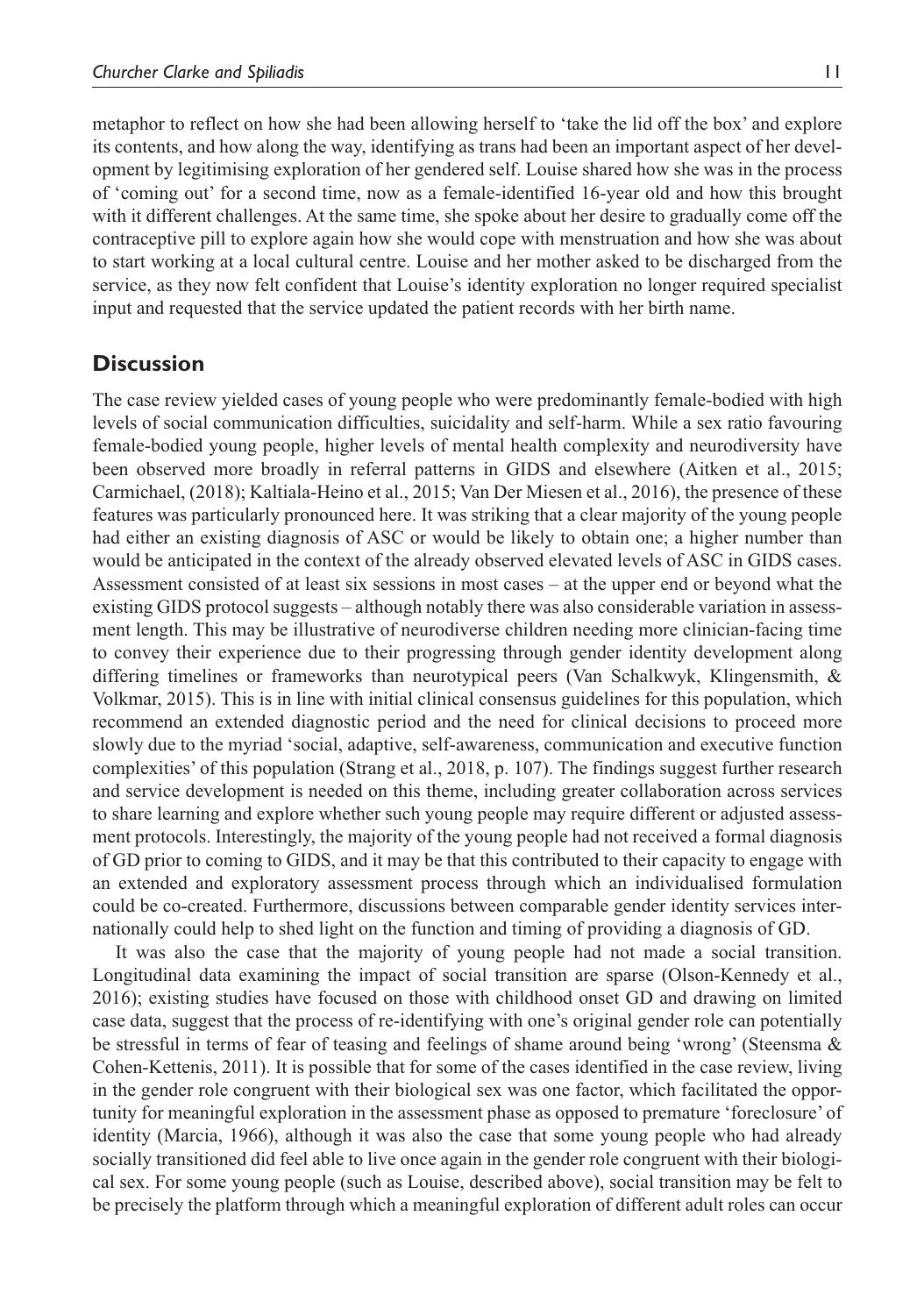and/or may in the longer-term turn out to be a necessary and sufficient means through which to live life well as a gendered person. Furthermore research, including longitudinal studies, on decision making around social transition in GD adolescents would develop understanding of these issues. It would be valuable to extend this study by conducting a structured quantitative retrospective chart review of the case characteristics and trajectories of young people with GD emerging in adolescence, across the whole service. This would enable better understanding of the different clinical profiles and needs of young people seeking help from a national specialist gender service.

In both the cases described here, a number of common themes can be noted, including experiences of teasing/bullying (including of a homophobic nature) prior to the onset of GD, a sense of exclusion and isolation, difficulties in social communication and engaging with peers, distress in relation to awareness of a developing sexed body and difficulties separating from parents. In retrospect, these young people's initial determination to medically transition and the subsequent shift in this sense might be better understood in the context of a broader identity confusion (Kaltiala-Heino et al., 2015). Of course, there are multiple factors influencing outcome. However, it possible that in different ways for these two young people, the GIDS assessment provided a platform through which issues of homophobia and internalised shame, familial narratives and relational ruptures, and beliefs and fantasies associated with mid-adolescence (Dallos & Vetere, 2009; Newcomb & Mustanski, 2010; Waddell, 1998) could be meaningfully thought about and integrated into a story of who one is becoming. A limitation of this study is that it was not possible to explore the characteristics and/or experiences of those who met the inclusion criteria but did not stay engaged in the assessment process. Such an exploration may help to identify suitability of referrals to GIDS.

In conclusion, the adolescents included in this review met criteria for GD and initially requested medical interventions to resolve their difficulties. Over the course of the psychosocial assessment, they came to understand their distress and its alleviation (at that particular point in time) differently and eventually chose not take a medical (hormonal) pathway and/or identified their gender identity as broadly aligned with their biological sex. Of course, this is not the case for many other young people presenting to the service and it is important to hold onto the multiplicity of possible outcomes. The study highlights the need for the psychosocial assessment to nurture a space *in between* the internal and external worlds of these young people (Marchiano, 2018). Such an assessment would need to be properly located in a developmental framework which takes seriously the inescapable *in between-ness* of adolescence and joins with young people and their families to broaden the narratives available to them, to make sense of gender-based distress.

### **Declaration of conflicting interests**

The author(s) declared no potential conflicts of interest with respect to the research, authorship and/or publication of this article.

## **Funding**

The author(s) received no financial support for the research, authorship and/or publication of this article.

## **ORCID iD**

Anna Churcher Clarke **<https://orcid.org/0000-0002-3282-8983>** 

### **References**

Aitken, M., Steensma, T. D., Blanchard, R., VanderLaan, D. P., Wood, H., Fuentes, A., . . . Zucker, K. J. (2015). Evidence for an altered sex ratio in clinic-referred adolescents with gender dysphoria. *The Journal of Sexual Medicine*, *12*, 756–763.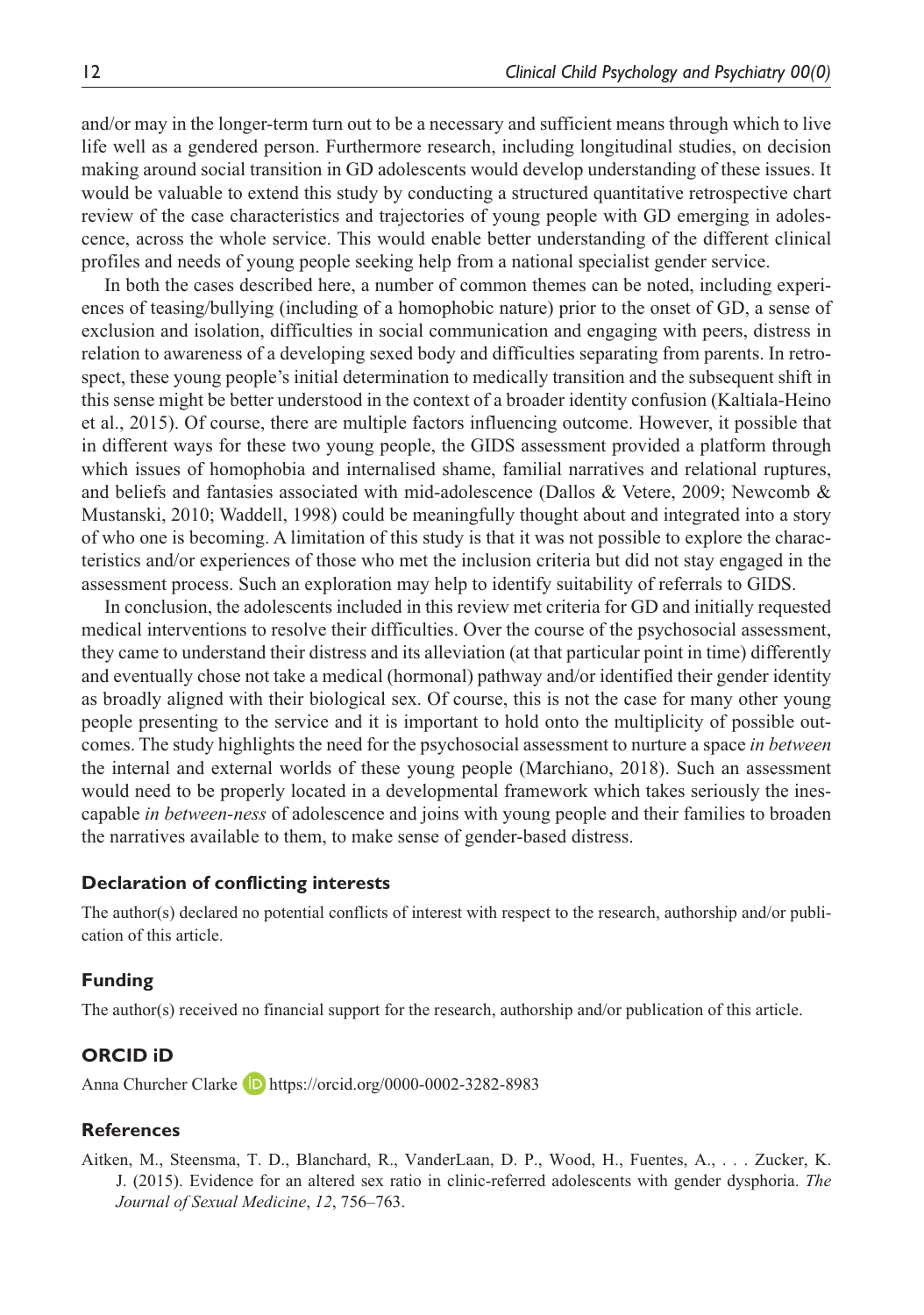- Blow, A. J., Sprenkle, D. H., & Davis, S. D. (2007). Is who delivers the treatment more important than the treatment itself? The role of the therapist in common factors. *Journal of Marital and Family Therapy*, *33*, 298–317.
- Brown, P. (2013). Using reflecting role plays in reflecting teams. *Context*, *126*, 27–30.
- Burnham, J. (2012). Developments in social GRRRAAACCEEESSS: visible-invisible and voiced-unvoiced. In I-B. Krause (Eds.), *Culture and reflexivity in systemic psychotherapy: Mutual perspectives* (pp. 139– 160). London, England: Karnac Books.
- Butler, J. (2004). *Undoing gender*. New York, NY: Routledge.
- Carmichael, P. (2018). Sex ratio in children and adolescents referred to the gender identity development service in the UK (2009–2016). *Archives of Sexual Behavior, 47*(5), 1301–1304.
- Constantino, J. N., Davis, S. A., Todd, R. D., Schindler, M. K., Gross, M. M., Brophy, S. L., . . . Reich, W. (2003). Validation of a brief quantitative measure of autistic traits: Comparison of the social responsiveness scale with the autism diagnostic interview-revised. *Journal of Autism and Developmental Disorders*, *33*, 427–433.
- Dallos, R., & Vetere, A. (2009). *Systemic therapy and attachment narratives: Applications in a range of clinical settings*. London, England: Routledge.
- Davidson, S., & Eracleous, H. (2009). The gender identity development service: Examples of multi-agency working. *Clinical Psychology Forum*, *201*, 46–50.
- Davies-Arai, S. (2018). The transgender experiment on children. In H. Brunskell-Evans & M. Moore (Eds.), *Transgender children and young people: Born in your own body* (pp. 16–40). Newcastle upon Tyne, UK: Cambridge Scholars Publishing.
- Di Ceglie, D. (1998). Management and therapeutic aims with children and adolescents with gender identity disorders and their families. In Di Ceglie (Ed.), *A stranger in my own body: Atypical gender identity development and mental health* (pp. 185–197). London, England: Karnac Books.
- Di Ceglie, D. (2008). Working at the edge: Engaging in therapeutic work with young people with atypical gender identity development. *Neuropsychiatrie de l'Enfance et de l'Adolescence*, *56*, 403–406.
- Di Ceglie, D. (2009). Engaging young people with atypical gender identity development in therapeutic work: A developmental approach. *Journal of Child Psychotherapy*, *35*(1), 3–12.
- Erikson, E. H. (1968). *Identity: Youth and crisis*. New York, NY: W.W. Norton.
- Giovanardi, G. (2017). Buying time or arresting development? The dilemma of administering hormone blockers in trans children and adolescents. *Porto Biomedical Journal*, *2*, 153–156.
- Glidden, D., Bouman, W. P., Jones, B. A., & Arcelus, J. (2016). Gender dysphoria and autism spectrum disorder: A systematic review of the literature. *Sexual Medicine Reviews*, *4*(1), 3–14.
- Griffith, J. L., Griffith, M. E., & Slovik, L. S. (1990). Mind-body problems in family therapy: Contrasting first- and second-order cybernetics approaches. *Family Process*, *29*(1), 13–28.
- Kaltiala-Heino, R., Sumia, M., Työläjärvi, M., & Lindberg, N. (2015). Two years of gender identity service for minors: Overrepresentation of natal girls with severe problems in adolescent development. *Child and Adolescent Psychiatry and Mental Health*, *9*(1), Article 9.
- Kimmel, M. S. (2004). Masculinity as homophobia: Fear, shame, and silence in the construction of gender identity. In P.D. Rothenberg (Ed.), *Race, class, and gender in the United States: An integrated study* (pp. 81–93). New York, NY: Worth.
- Kreukels, B. P., & Cohen-Kettenis, P. T. (2011). Puberty suppression in gender identity disorder: The Amsterdam experience. *Nature Reviews Endocrinology*, *7*, 466–472.
- Leibowitz, S., & de Vries, A. L. (2016). Gender dysphoria in adolescence. *International Review of Psychiatry*, *28*(1), 21–35.
- Marchiano, L. (2018). The language of the psyche: Symptoms as Symbols. In H. Brunskell-Evans & M. Moore (Eds.), *Transgender children and young people: Born in your own body* (pp. 107–122). Newcastle upon Tyne, UK: Cambridge Scholars Publishing.
- Marcia, J. E. (1966). Development and validation of ego-identity status. *Journal of Personality and Social Psychology*, *3*, 551–558.
- Marcus, L., Marcus, K., Yaxte, S. M., & Marcus, K. (2015). Genderqueer: One family's experience with gender variance. *Psychoanalytic Inquiry*, *35*, 795–808.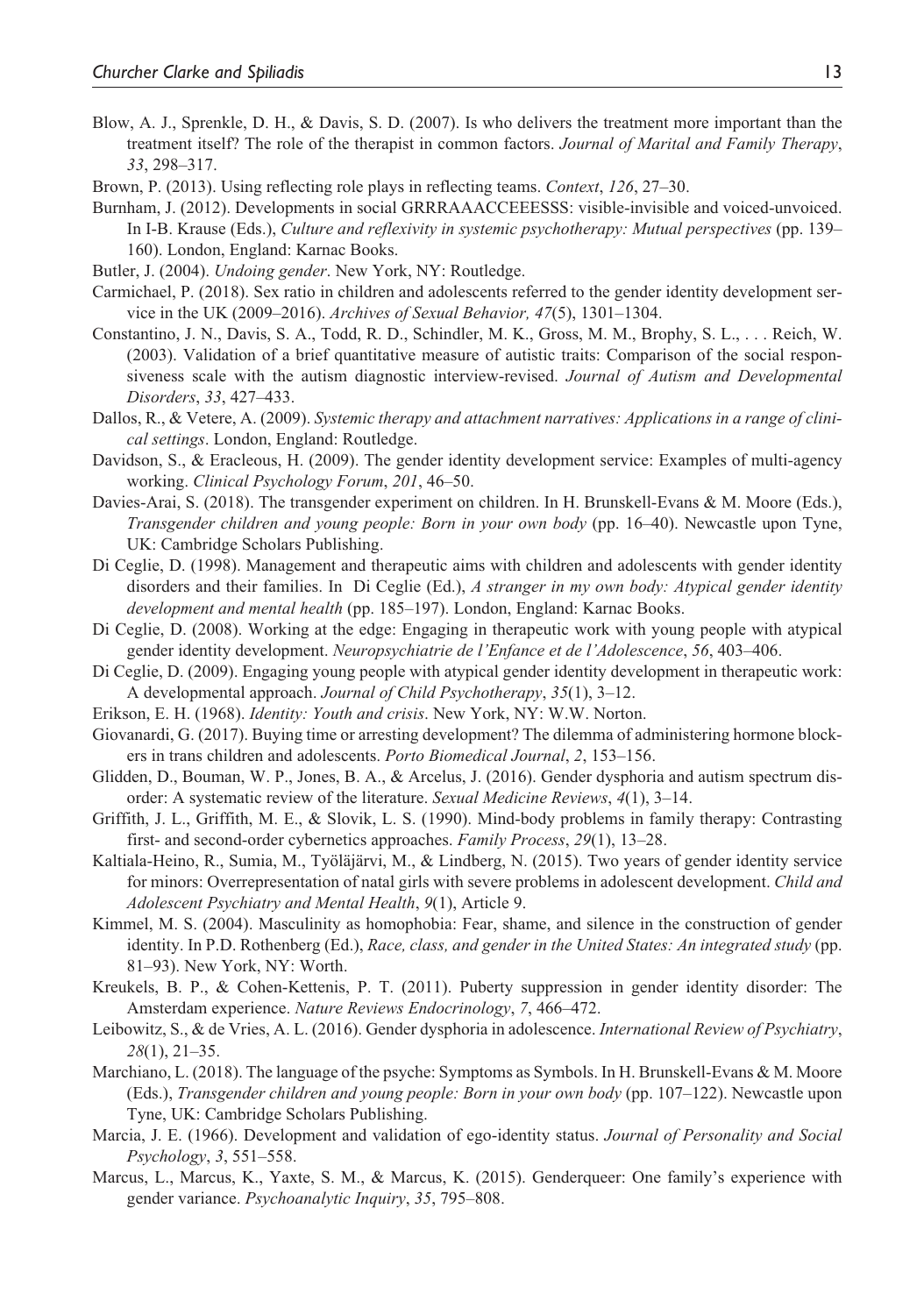- Mason, B. (1993). Towards positions of safe uncertainty. *Human Systems: The Journal of Systemic Consultation and Management*, *4*, 189–200.
- Minuchin, S. (1974). *Families and family therapy*. Cambridge, MA: Harvard University Press.
- Newcomb, M. E., & Mustanski, B. (2010). Internalized homophobia and internalizing mental health problems: A meta-analytic review. *Clinical Psychology Review*, *30*, 1019–1029.
- Olson-Kennedy, J., Cohen-Kettenis, P. T., Kreukels, B. P., Meyer-Bahlburg, H. F., Garofalo, R., Meyer, W., & Rosenthal, S. M. (2016). Research priorities for gender nonconforming/transgender youth: Gender identity development and biopsychosocial outcomes. *Current Opinion in Endocrinology, Diabetes and Obesity*, *23*, 172–179.
- Pearce, W. B. (2007). *Making social worlds: A communication perspective*. Malden, MA: Blackwell Publishing.
- Ristori, J., & Steensma, T. D. (2016). Gender dysphoria in childhood. *International Review of Psychiatry*, *28*(1), 13–20.
- Roen, K. (2016). The body as a site of gender-related distress: Ethical considerations for gender variant youth in clinical settings. *Journal of Homosexuality*, *63*, 306–322.
- Segal, H. (1957). Notes on symbol formation. *The International Journal of Psychoanalysis*, *38*, 391–397.
- Steensma, T. D., Biemond, R., de Boer, F., & Cohen-Kettenis, P. T. (2011). Desisting and persisting gender dysphoria after childhood: A qualitative follow-up study. *Clinical Child Psychology and Psychiatry*, *16*, 499–516.
- Steensma, T. D., & Cohen-Kettenis, P. T. (2011). Gender transitioning before puberty? *Archives of Sexual Behavior*, *40*, 649–650.
- Steensma, T. D., & Cohen-Kettenis, P. T. (2015). More than two developmental pathways in children with gender dysphoria? *Journal of the American Academy of Child & Adolescent Psychiatry*, *54*, 147–148.
- Strang, J. F., Meagher, H., Kenworthy, L., de Vries, A. L., Menvielle, E., Leibowitz, S., . . . Anthony, L. G. (2018). Initial clinical guidelines for co-occurring autism spectrum disorder and gender dysphoria or incongruence in adolescents. *Journal of Clinical Child & Adolescent Psychology*, *47*, 105–115.
- UK Council for Psychotherapy. (2017). *Memorandum of understanding on conversion therapy in the UK*. Retrieved from <https://www.psychotherapy.org.uk/about-ukcp/public-policy/conversion-therapy/>
- Van Der Miesen, A. I., Hurley, H., & De Vries, A. L. (2016). Gender dysphoria and autism spectrum disorder: A narrative review. *International Review of Psychiatry*, *28*, 70–80.
- Van Schalkwyk, G. I., Klingensmith, K., & Volkmar, F. R. (2015). Gender identity and autism spectrum disorders. *The Yale Journal of Biology and Medicine*, *88*, 81–83.
- Vrouenraets, L. J., Fredriks, A. M., Hannema, S. E., Cohen-Kettenis, P. T., & de Vries, M. C. (2015). Early medical treatment of children and adolescents with gender dysphoria: An empirical ethical study. *Journal of Adolescent Health*, *57*, 367–373.
- Waddell, M. (1998). *Inside lives: Psychoanalysis and the growth of personality*. London, England: Karnac Books.
- White, M. (1995). *Re-authoring lives: Interviews & essays*. Adelaide, South Australia, Australia: Dulwich Centre Publications.
- White, M. (2001). Narrative practice and the unpacking of identity conclusions. *Gecko: A Journal of Deconstruction and Narrative Ideas in Therapeutic Practice*, *1*, 28–55.
- White, M. (2007). *Positioning maps*. New York, NY: W.W. Norton.
- Wood, H., Sasaki, S., Bradley, S. J., Singh, D., Fantus, S., Owen-Anderson, A., . . . Zucker, K. J. (2013). Patterns of referral to a gender identity service for children and adolescents (1976–2011): Age, sex ratio, and sexual orientation. *Journal of Sex & Marital Therapy*, *39*(1), 1–6.
- Wren, B. (2014). Thinking postmodern and practising in the enlightenment: Managing uncertainty in the treatment of children and adolescents. *Feminism & Psychology*, *24*, 271–291.
- Wren, B. (in press). Ethical issues arising in the provision of medical interventions for gender diverse children and adolescents. *Clinical Child Psychology and Psychiatry*.